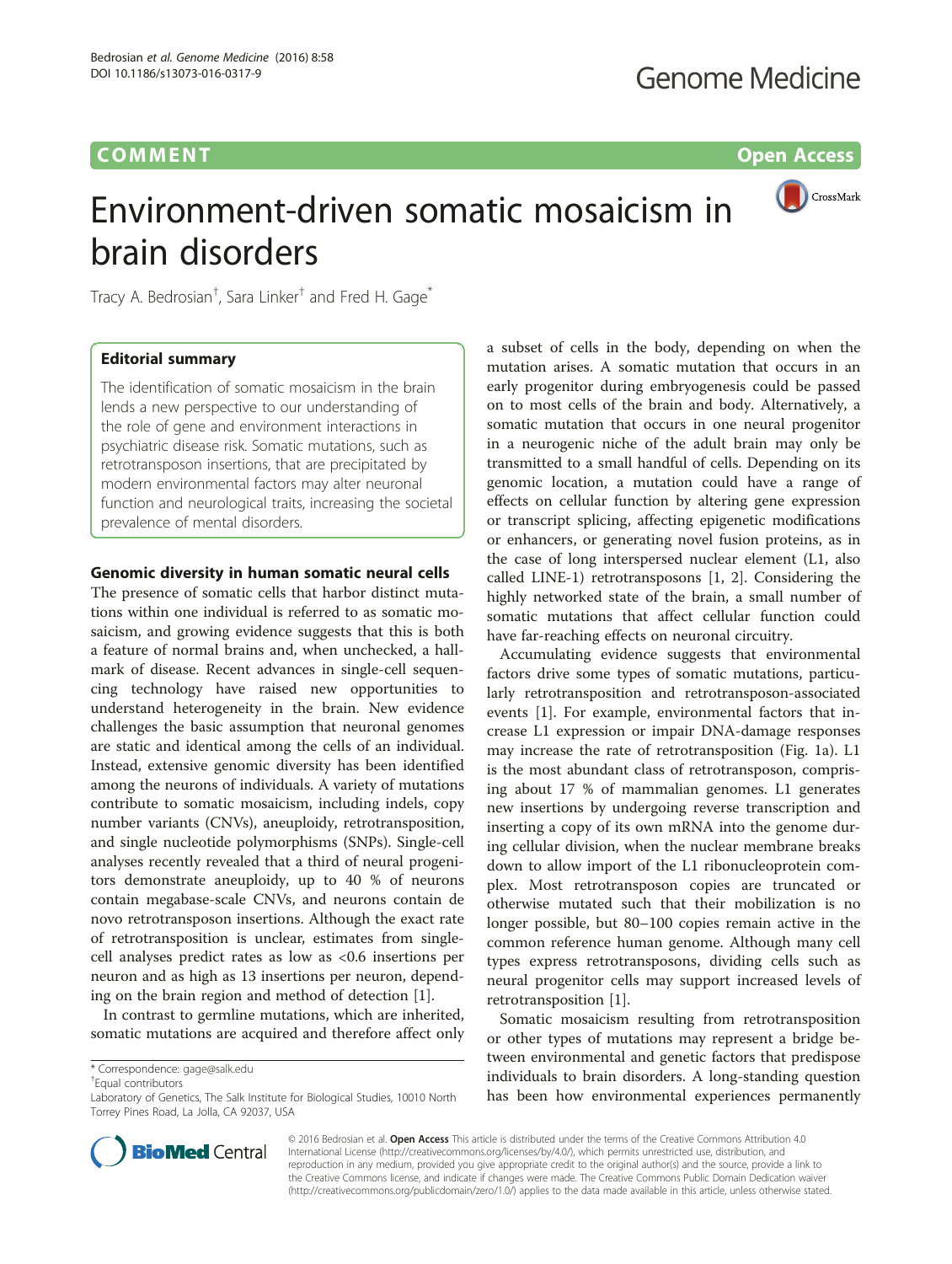<span id="page-1-0"></span>

traits at the outer tails of the distribution

alter the brain and contribute to disease risk later in life. Here, we explore the implications of somatic mosaicism in the brain generated in response to the environment and their consequences for mental health.

# Effects of genomic diversity and environmental factors on disease risk

The total disease risk for a given individual and disorder is an accumulation of risk from both inherited and noninherited factors, particularly for certain mental disorders where environmental experience contributes to disease onset. A large proportion of total psychiatric disease risk is attributed to germline mutations, with heritability estimates ranging from 30 to 80 % [\[3\]](#page-3-0). Despite the strong inherited component, discordance between monozygotic twins demonstrates that a portion of psychiatric and other brain disease etiology is driven by non-inherited factors, such as environmental perturbations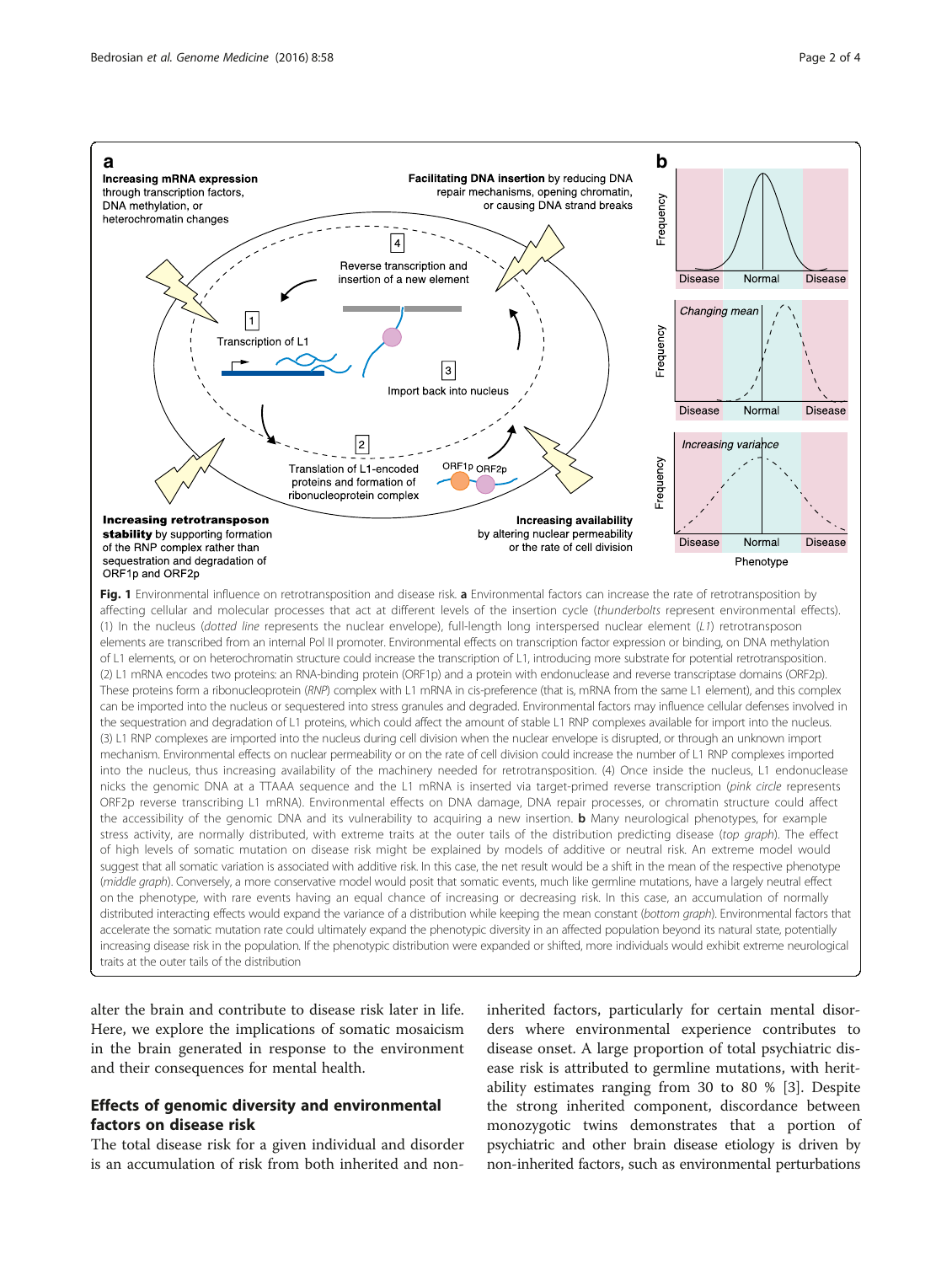or somatic mutations. Exposure to environmental factors, such as urban living and early life trauma, confers noninherited risk for some psychiatric disorders, such as schizophrenia [\[4\]](#page-3-0); but the mechanistic link between early environmental events and disease progression is still largely unknown. The delay between exposure and onset of disease suggests that the environment induces stable changes, such as somatic mutations, that have the potential to manifest later in life.

Traditionally, environmental effects have been examined in interaction with germline variants. Many of these inherited alleles are common in the general population, indicating that no genome is completely devoid of risk [\[5\]](#page-3-0). Instead, there is a landscape of polygenic risk, where each variant is associated with a small increase in the odds of developing a particular disorder. When accumulated, the set of variants, as a whole, can generate a disease-associated phenotype. Somatic mutations that are driven by environmental factors are layered onto this landscape of inherited risk and may contribute to psychiatric disease by causing 'multiple hits' in an individual who has an inherited genetic predisposition.

Although somatic retrotransposition occurs at low rates in the mammalian brain [[1\]](#page-3-0), we do not know the extent to which these variants affect disease risk. One possibility is that a disease state is associated with an increased load of new insertions that can drive transcriptional and functional diversity. Both cell lines from Rett syndrome patients and prefrontal cortex from schizophrenia patients exhibit an increased load of L1 insertions [[1\]](#page-3-0). As mentioned earlier, depending on the stage of development in which these variants arise, the frequencies of cells that harbor the somatic allele can range from one single cell per individual to every cell in the body. Since somatic retrotransposition would affect only a portion of all of the neurons in an adult, it is possible that the functional consequences are present at the somatic level but that the phenotype is modulated at the level of the organism.

The true range of effects of somatic variants on neuropsychiatric phenotypes should become elucidated with additional research. Nevertheless, models of neutral risk or additive risk can be envisaged (Fig. [1b\)](#page-1-0). The latter could result in an increase in phenotypic variance at the cellular level, which would be defined in the brain by the generation of a highly diverse set of neurons. Such diversity is indeed prevalent in the brain and is thought to be vital for complex information processing [[1](#page-3-0)].

### Environmental effects on somatic diversity risk

Much of the evidence gathered to date for environmental effects on somatic diversity focuses on L1 retrotransposition. Environmental events drive somatic mosaicism by

instigating molecular or hormonal events that create a permissive state in which genomic changes can occur. For example, exposing adult mice to voluntary exercise increases hippocampal neurogenesis, thus increasing the number of dividing and differentiating cells that are permissive to retrotransposition [[6\]](#page-3-0). Similarly, steroid hormones activate L1 elements by binding an androgen response element in their promoter and increasing their expression [\[7](#page-3-0)]. Given the importance of diversification for adaptation, it seems reasonable that natural environmental factors drive genomic diversity to some extent as a form of plasticity.

Environmental factors that expand this diversity beyond natural variation may, however, cause genomic instability and increase disease risk. In modern societies, humans are exposed to an increasing array of pollutants and toxins, some of which are man-made and never before encountered in the environment. Synthetic hormones and organochloride pesticides increase the transcription of human L1 retrotransposons [\[7](#page-3-0)]. Exposure to heavy metals increases L1 retrotransposition rate three-fold, putatively by reducing DNA-repair processes that defend against insertions [[8\]](#page-3-0). Benzo-a-pyrene, a pollutant resulting from residential wood burning, automobile exhausts, and cigarette smoke, both upregulates L1 expression and increases retrotransposition [[9](#page-3-0)]. Even exposure to artificial light at night, which dysregulates circadian rhythms, increases retrotransposition through a mechanism related to depleted melatonin [[10\]](#page-3-0).

The incidence of mental disorders is said to have increased in recent decades, particularly in modernized societies, even accounting for improved detection and diagnoses. The trend may be related, in part, to high rates of somatic mutation driven by environmental factors. For example, prenatal immune activation in mice is associated with both increased rates of retrotransposition and behavioral deficits reminiscent of schizophrenia; in humans, a similar correlation exists between prenatal viral infection, schizophrenia, and L1 copy number [\[1](#page-3-0)]. An expanding list of brain disorders, including autism, Rett syndrome, Alzheimer's disease, and drug addiction, is associated with increased somatic mutation rate. Interactions between the environment and somatic mutations in the brain may contribute to some of these neural disorders.

In summary, we suggest that somatic mutations may contribute to the onset of psychiatric or other brain disorders by interacting with inherited genetic variants and introducing permanent changes to neuronal function. Somatic mosaicism induced by differences in environmental experience may explain disease discordancy between monozygotic twins or behavioral variability among genetically homogeneous laboratory mice. Future studies should aim to elucidate a causal role of the